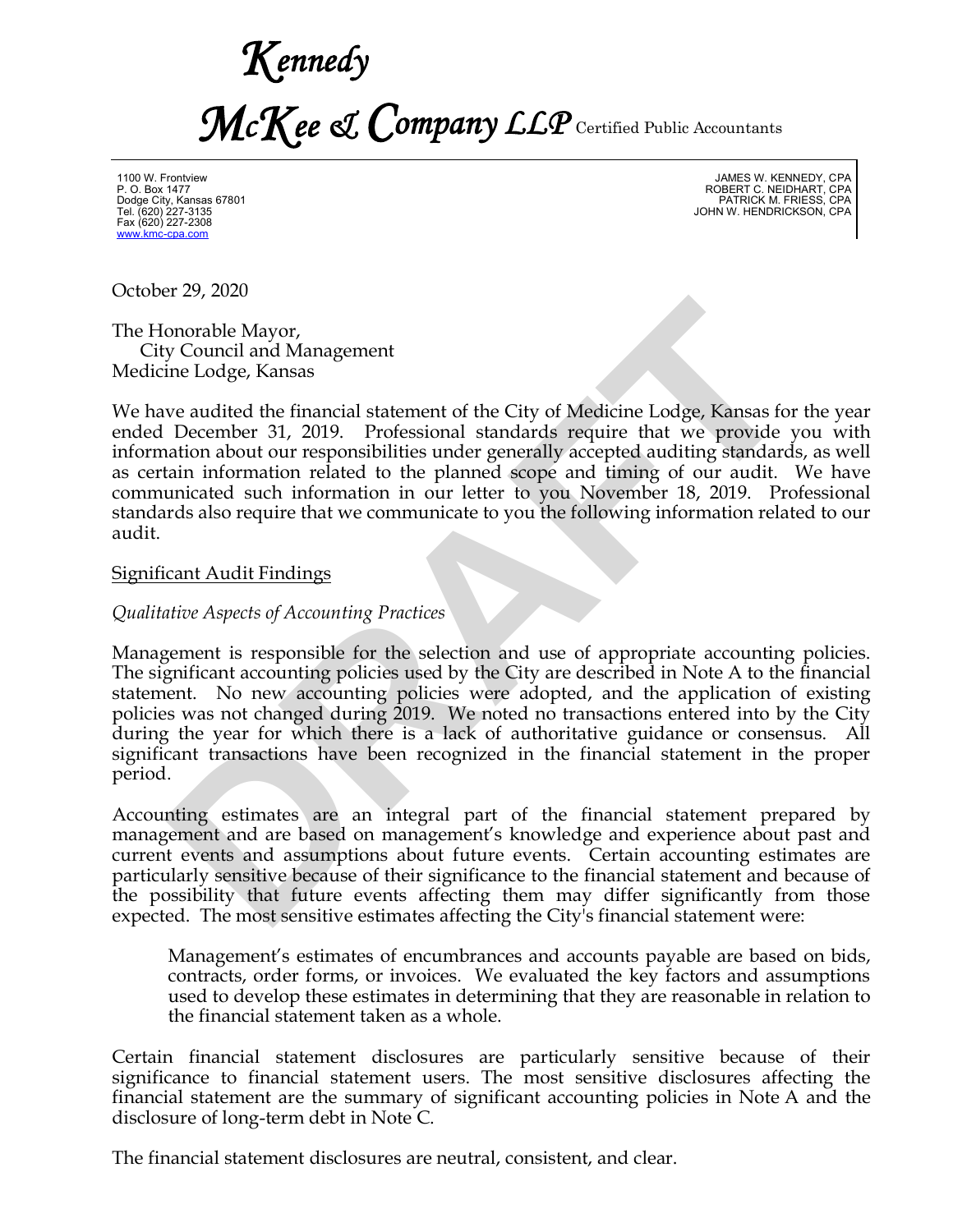# Medicine Lodge, Kansas Page 2

# *Difficulties Encountered in Performing the Audit*

We encountered no significant difficulties in dealing with management in performing and completing our audit.

# *Corrected and Uncorrected Misstatements*

Professional standards require us to accumulate all known and likely misstatements identified during the audit, other than those that are clearly trivial, and communicate them to the appropriate level of management. The following material misstatements detected as a result of audit procedures were corrected by management:

- The recording of \$33,979 of accrued wages payable in the General, Water Utility, and Sewer Utility funds.
- · To move expenses of \$2,000 from the Solid Waste fund to the General fund to correct a cash basis violation.
- · To move salaries of \$22,000 from the Sewer Utility fund to the Water Utility fund to correct a budget violation.
- · Other reclassifications for reporting purposes.

#### *Disagreements with Management*

For purposes of this letter, a disagreement with management is a financial accounting, reporting, or auditing matter, whether or not resolved to our satisfaction, that could be significant to the financial statement or the auditor's report. We are pleased to report that no such disagreements arose during the course of our audit. fied during the audit,<sup>1</sup> other than those that are clearly trivial, and communic<br>appropriate level of management. The following material misstatements de<br>th of audit procedures were corrected by management:<br>The recording

## *Management Representations*

We have requested certain representations from management that are included in the management representation letter dated October 29, 2020.

## *Management Consultations with Other Independent Accountants*

In some cases, management may decide to consult with other accountants about auditing and accounting matters, similar to obtaining a "second opinion" on certain situations. If a consultation involves application of an accounting principle to the City's financial statement or a determination of the type of auditor's opinion that may be expressed on that statement, our professional standards require the consulting accountant to check with us to determine that the consultant has all the relevant facts. To our knowledge, there were no such consultations with other accountants.

## *Other Audit Findings or Issues*

We generally discuss a variety of matters, including the application of accounting principles and auditing standards, with management each year prior to retention as the City's auditors. However, these discussions occurred in the normal course of our professional relationship and our responses were not a condition to our retention.